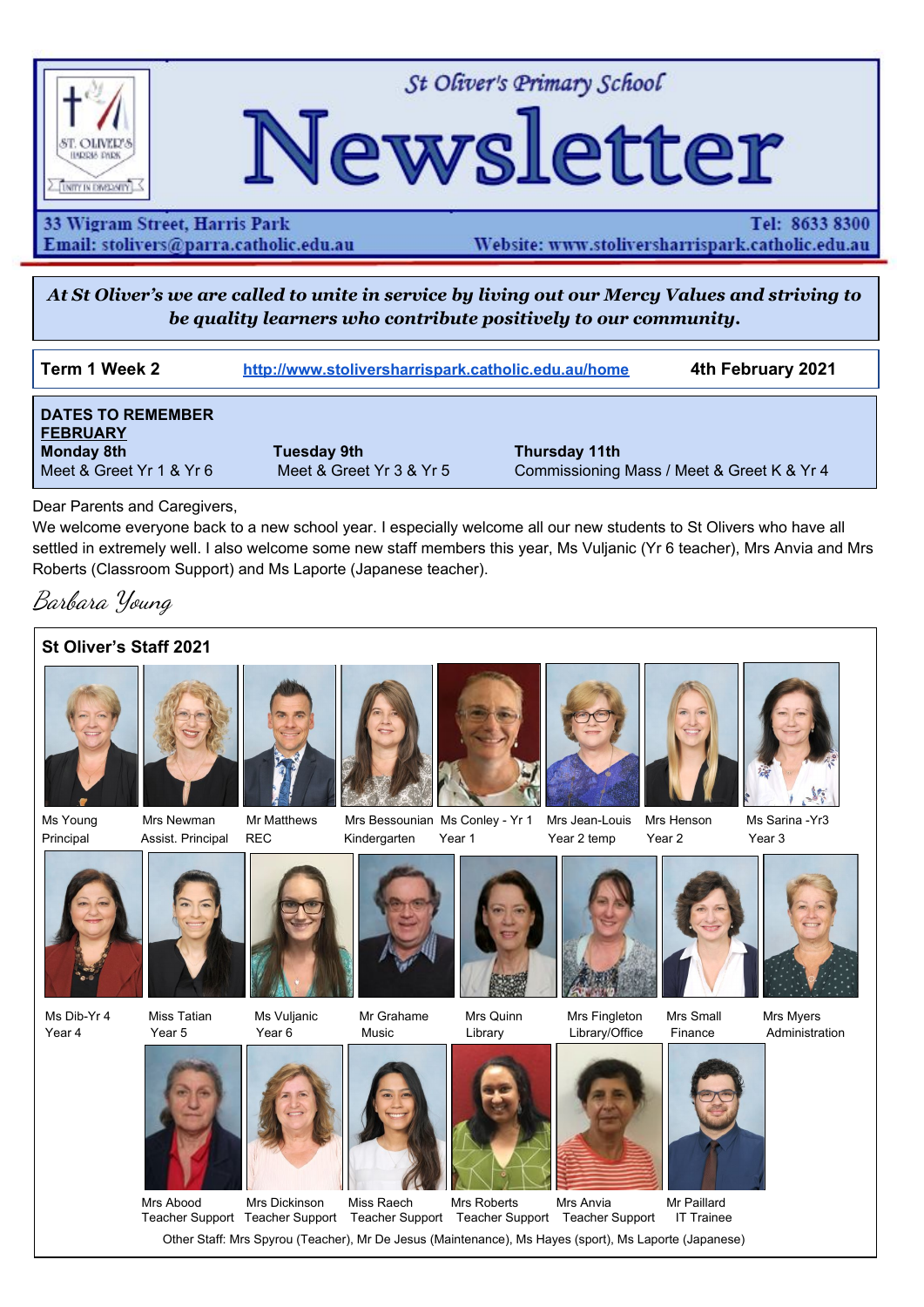### **Gospel**

# A reading from the holy Gospel according to Luke

## *The child grew to maturity, and he was filled with wisdom.*

When the day came for them to be purified as laid down by the Law of Moses, the parents of Jesus took him up to Jerusalem to present him to the Lord.

When they had done everything the Law of the Lord required, they went back to Galilee, to their own town of Nazareth. Meanwhile the child grew to maturity, and he was filled with wisdom; and God's favour was with him.

A strong image that emerges from this passage is the faithfulness of Mary and Joseph. Their whole purpose in visiting the Temple is to fulfil the requirements of their faith. They are faithful to the Jewish tradition and it is into this tradition that they initiate Jesus. The faithfulness of Mary and Joseph is a hallmark of their life as a family. Their faithfulness is a significant element of what we celebrate in the feast of the Holy Family and their faithfulness to God and to one another is a model for all families and for all people.

Greg Sunter

Our St Oliver's community is a warm and welcoming community. We also have Mary and Joseph as a model for all of us as a family. The word family can often be a heavy word, but at St Oliver's you know that you are a part of the St Oliver's family and forever connected to each other.

#### **Opening School Mass**

On Thursday 11th February, Stage 3 and Fr Chris will come together to celebrate the Eucharist and commission and bless our new student leaders for 2021. Traditionally, the whole school would join together. This year in 2021, due to restrictions, the Stage 3 students will still join together as a class and celebrate their commissioning as leaders. Unfortunately with the Stage 3 students and their teachers in the Church we are at capacity. Therefore, we will record this ceremony for their families to view on SeeSaw. Our new school leaders will be presented to the whole school community at our first assembly in week 4.

#### Due to the COVID Safe Plan for Places of Worship we are restricted to a capacity of 50 in our church building. **Ash Wednesday**

Lent marks a time of prayer, fasting and love. The beginning of Ash Wednesday marks the beginning of Lent. In 2021 Ash Wednesday falls on Wednesday, February 17th (T1 Wk 3).

Due to the COVID Safe Plan for Places of Worship we are restricted to a capacity of 50 in our church building so the *below plan has been put in place to ensure all our students are still able to fully participate.*

#### **Masses and Liturgies are as follows**:

Stage 2 will celebrate mass at 9:15am and receive Ashes in the St Oliver's Church.

ES1,S1 & S3 will have a liturgy and distribution of the Ashes at 1:00pm in their learning spaces.

### **St Oliver's Parish Masses**

WEEKDAY MASS TIMES Tuesday to Friday: \*7:00am

WEEKEND MASS TIMES Saturday: Vigil 5:30pm Sunday: 8:00am & 10:00am

OFFICE HOURS : Tuesday & Friday 9:00am - 2:00pm \*For the 7am mass, please use the side door access from the seminary. Please sanitise your hands and register.

## **New Draft Curriculum in Religious Education**

CONNECTING WITH THE CATHOLIC FAITH AND TRADITIONS IN A MEANINGFUL WAY ENRICHES STUDENTS' LIVES. THAT'S WHY WE'RE LISTENING TO STUDENTS, THEIR FAMILIES AND TEACHERS TO ENSURE THAT THE WAY WE SUPPORT LEARNING AND TEACHING IN RELIGIOUS EDUCATION MEETS THEIR NEEDS*.*

CEDP 2020

Based on contemporary research, a new Catholic Education Diocese of Parramatta curriculum will speak not only to our students but to the world they live in. In transforming the way we teach Religious Education, we seek to transform students' lives as well as our schools and society.

## **At St Oliver's in 2021, all students will be engaging in the New Draft Curriculum.**

ES1 - Who is my friend?

S1 - Who is Jesus?

Yr 3 - How am I merciful in my daily life?

Yr 4 - What is a Sacrament?

S3 - What is Human Dignity?

Throughout the term, you will be invited to share and engage the lived experience of this New Draft Curriculum.

Keep watching our various spaces for updates:

- **SeeSaw**
- SkoolBag
- School Newsletter

Reading material on the New Draft Curriculum 2021 can be found here: [Please](https://www.parra.catholic.edu.au/News%20and%20Events/Planning%20for%20the%20Future/New%20curriculum%20to%20connect%20faith%20learning%20and%20life) visit this site to learn more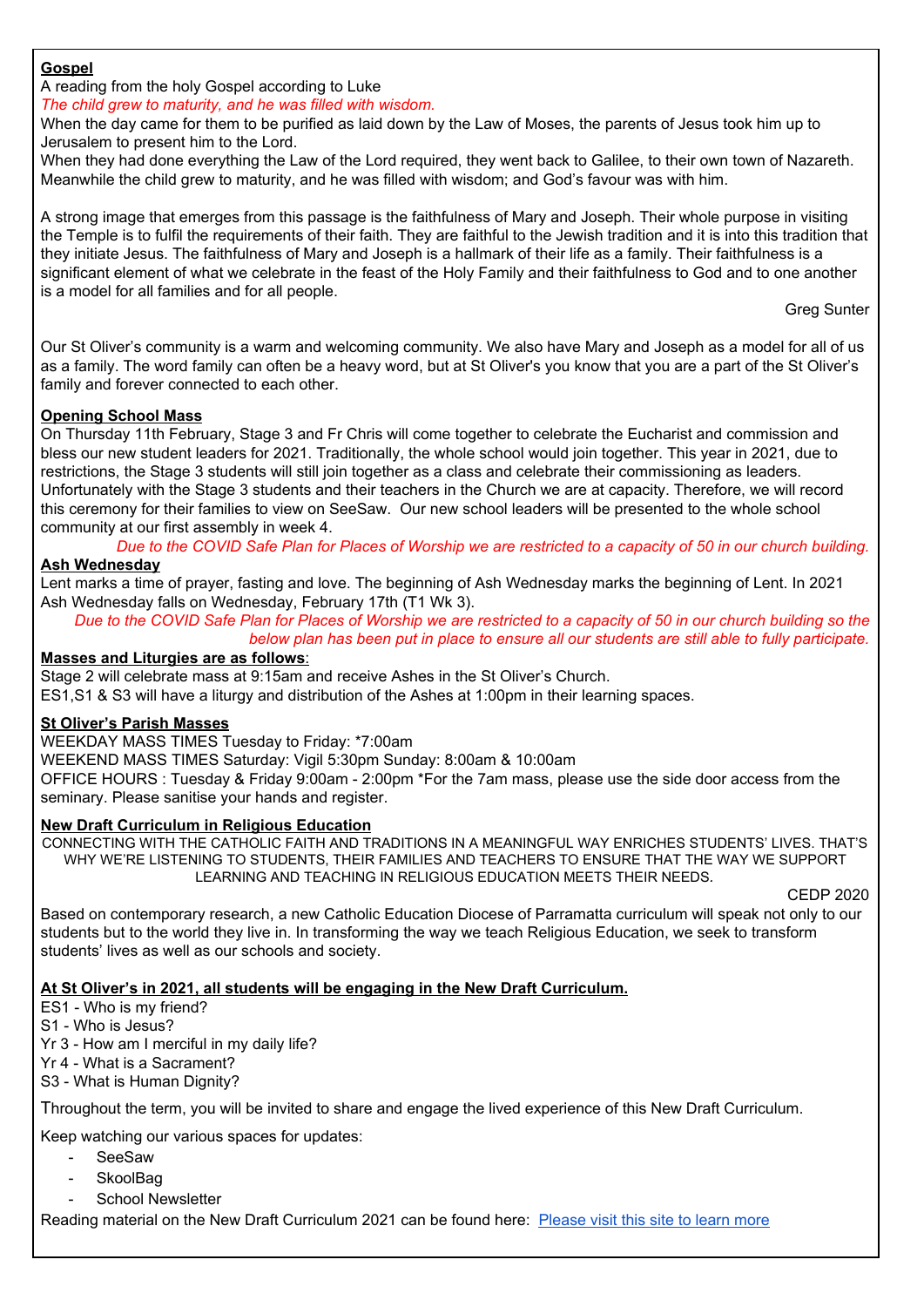## **Cumberland Zone Swimming Entries**

Cumberland Zone swimming entries have closed. This year the zone swimming carnival will be held on Wednesday 18th April 2021.

#### **St Oliver's - Digital Communications**

At St Oliver's we use a variety of digital platforms to communicate between teachers, parents and students. Below is an outline of the purpose of each of these as well as a guide to provide some protocols around their usage.

| Name of platform                                                                                                                                                | How it can be used by                                                                                                    |                                                                                                                                                                                                                                                                                                                                                                                                              |                                                                                                                             |  |
|-----------------------------------------------------------------------------------------------------------------------------------------------------------------|--------------------------------------------------------------------------------------------------------------------------|--------------------------------------------------------------------------------------------------------------------------------------------------------------------------------------------------------------------------------------------------------------------------------------------------------------------------------------------------------------------------------------------------------------|-----------------------------------------------------------------------------------------------------------------------------|--|
|                                                                                                                                                                 | <b>Students</b>                                                                                                          | <b>Parents</b>                                                                                                                                                                                                                                                                                                                                                                                               | <b>Teachers</b>                                                                                                             |  |
| Seesaw<br>Kinder-Year 6<br>Seesaw                                                                                                                               | Celebrating<br>student learning<br>and<br>achievements                                                                   | Comment on your child's learning that has<br>been shared<br>To request a meeting with a teacher in the<br>private messaging feature<br>Platform to share with relatives who may<br>be overseas                                                                                                                                                                                                               | Comment on student work<br>Advise parents of changes in<br>grade routine<br>Upload photos of class<br>activities            |  |
| Google classroom<br><b>Google Classroom</b><br>(Stage appropriate)                                                                                              | Digital exercise<br>book to allow<br>students to<br>access activities<br>that can be<br>completed in<br>class or at home | If parent email addresses have been<br>entered, they receive a "weekly digest"<br>email of work their student has been<br>assigned or, work that is due.                                                                                                                                                                                                                                                     | Effective tool for assigning<br>tasks and sharing learning<br>resources with students.                                      |  |
| <b>Skoolbag</b><br>†∛<br>download<br><b>ST. OLIVER'S</b><br>via app<br>store -<br>$\sum$ (INITY IN DIVERNITY)<br>Skoolbag<br>St Oliver's<br>Skoolbag<br>Primary | N/A                                                                                                                      | Easy digital point of reference for<br>immediate checking of dates and events<br>and ability to receive push notifications<br>about whole school events<br>Student attendance notifications Volunteer<br>or RSVP for events                                                                                                                                                                                  | Whole school information like<br>newsletters, important dates<br>or changes at a whole school<br>level will be communicated |  |
| Email<br>stolivers@parra.cat<br>holic.edu.au                                                                                                                    | N/A                                                                                                                      | <b>SUBSCRIBE</b> to St Oliver's school<br>newsletter. To subscribe, go to our school<br>website, click on 'Links' on the bottom right<br>corner. Click on 'Newsletter' and fill in your<br>details.<br>Use the school email address and in the<br>subject bar you can write ATTENTION<br>followed by the teacher's name. Office<br>staff will pass this on to the teacher with<br>the utmost confidentiality | Weekly school newsletter with<br>all important communication<br>Receive messages from office<br>re: parent calls and emails |  |
| Phone call<br>Ph: 8633 8300                                                                                                                                     | N/A                                                                                                                      | Personal issues or issues regarding your<br>child                                                                                                                                                                                                                                                                                                                                                            | Making a meeting time<br>regarding your child or<br>following up from a seesaw<br>request                                   |  |
| <b>School Website</b>                                                                                                                                           | N/A                                                                                                                      | Whole school information regarding<br>enrolment, annual report, announcements,<br>newsletter links and photographs of<br>special events                                                                                                                                                                                                                                                                      | N/A                                                                                                                         |  |